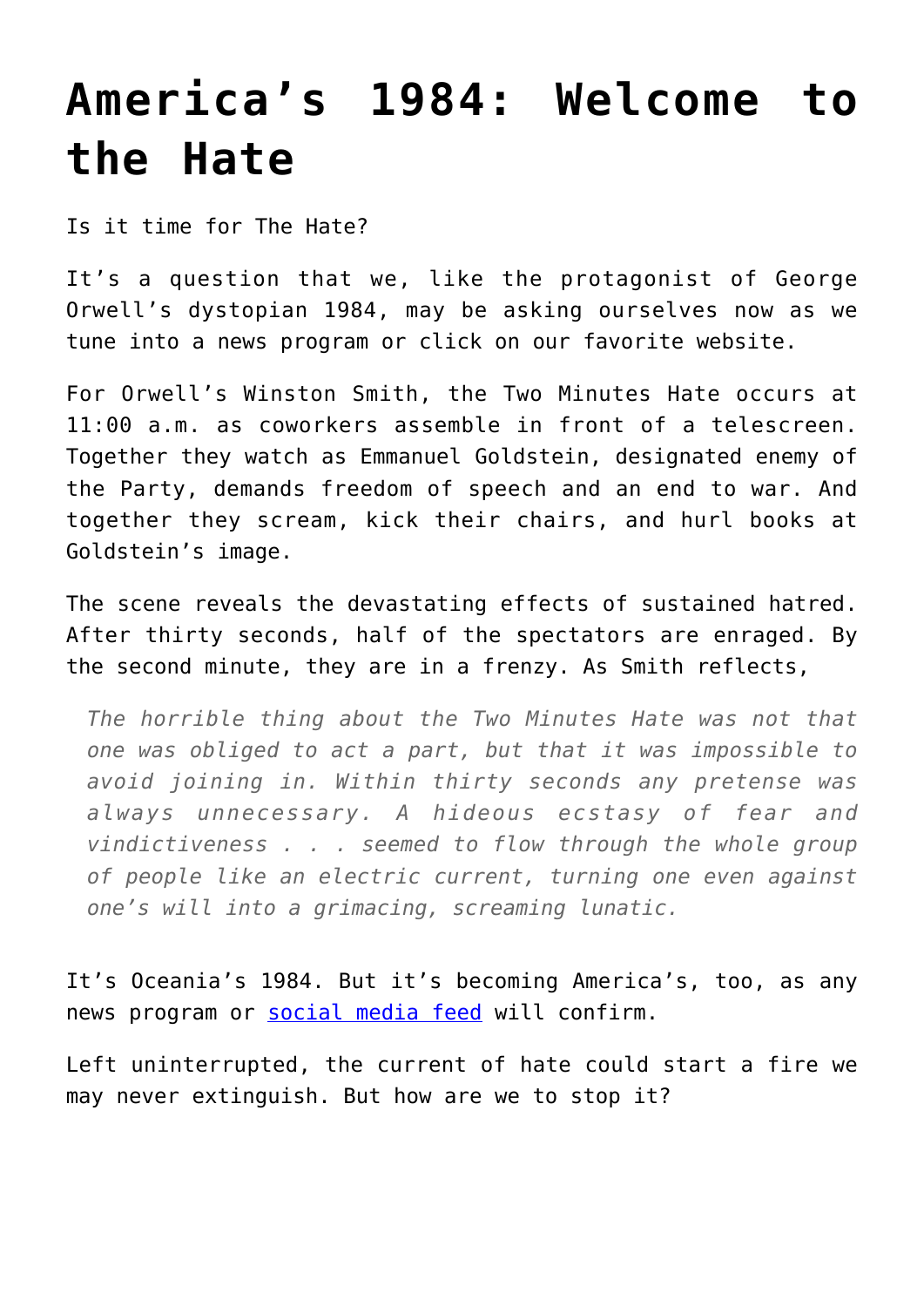## **"It's a beautiful thing, the destruction of words"**

Start with language. In *1984*, one editor of the dictionary of *Newspeak* rhapsodizes about the destruction of words. By eliminating phrases, the Party destroys the ability of people not only to express ideas but to think them: "In the end we shall make thoughtcrime literally impossible, because there will be no words in which to express it."

What words have ceased to exist in this dystopia? *Honor*, *justice*, and *morality*, to name a few. One cannot demand something one cannot express.

Today we might build our own list, starting with *civility*. It is elitist, we are told, to insist on treating other individuals with dignity and courtesy. To use it in some contexts, particularly at universities, is to incite a frenzy akin to The Hate.

To be safe, one must use sanctioned slogans, such as those in *1984*: "War is Peace," "Freedom is Slavery," "Ignorance is Strength."

And now we are on the verge of creating new slogans, such as "Riots are Peaceful Protests," "Unequal Treatment is Equity," "Looting is Justice." After all, looting is "a political mode of action" that "attacks the idea of property" and the way in which it's ["unjust."](https://www.npr.org/sections/codeswitch/2020/08/27/906642178/one-authors-argument-in-defense-of-looting)

Perhaps people really believe these mantras. Or perhaps they know that today's Big Brothers are watching, ready to cancel them as quickly as the Party vaporizes its opponents.

#### **"To extinguish . . . the**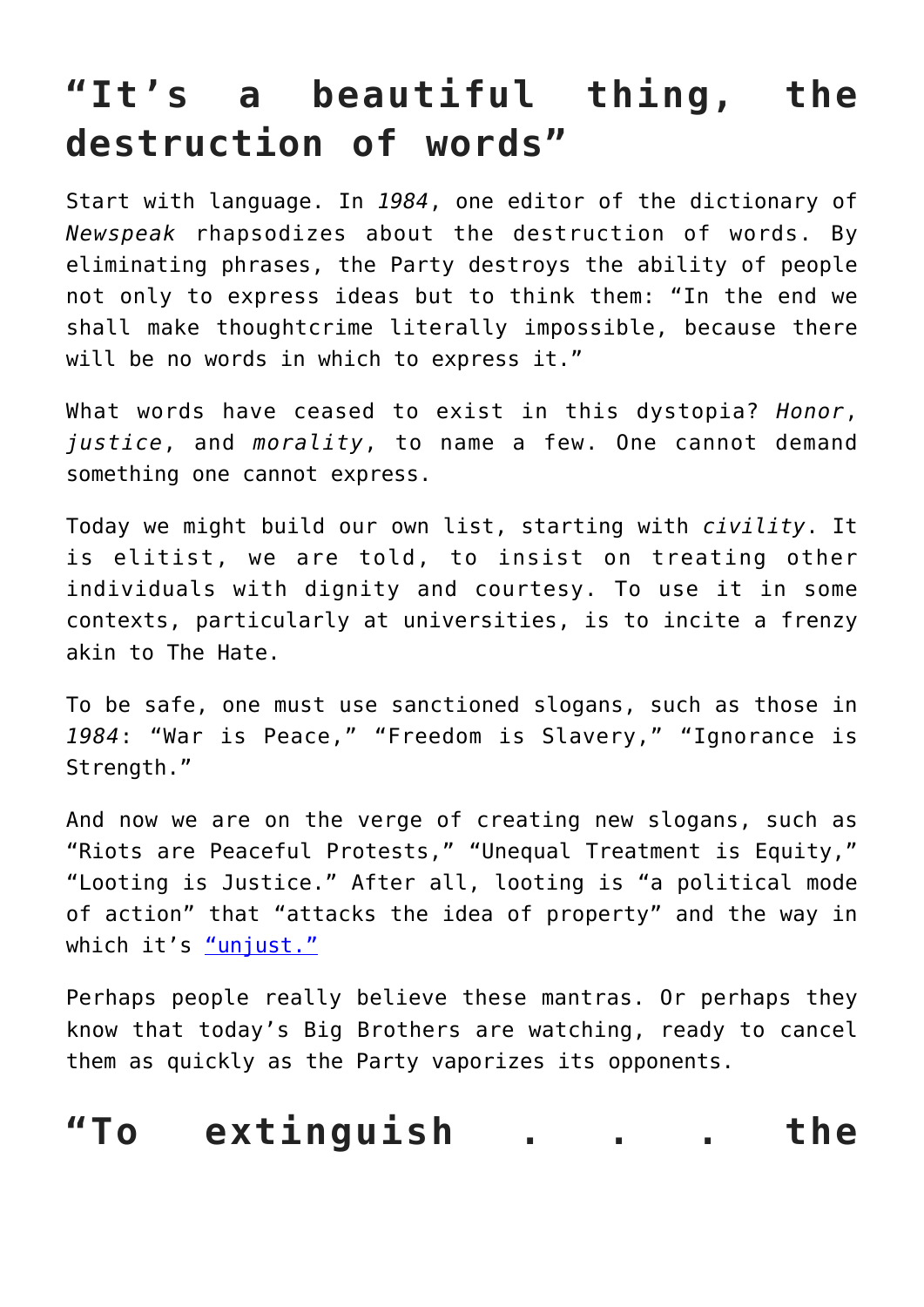### **possibility of independent thought"**

But we have to resist, because as our language shrinks and twists, so does our ability to think. This is one of the two aims of the Party in *1984*: to conquer the earth and "to extinguish once and for all the possibility of independent thought."

In fact, the individual hardly matters in such a world. We are only members of a tribe, pieces of a body. "Can you not understand," a Party member tells Winston, "that the individual is only a cell?"

A cell does not reflect or judge. This is why the Hate escalates. And because our culture, like Orwell's *1984*, is bent on rewriting or canceling [history,](https://spectator.org/chicago-cancel-history-class-public-schools/) we are losing the sources that would enable us to fight this trend morally as well as politically.

Consider Adam Smith's warning in *[The Theory of Moral](https://www.adamsmithworks.org/texts/asw-edition) [Sentiments](https://www.adamsmithworks.org/texts/asw-edition)* that in a nation distracted by faction, a "spirit of system" takes hold, inflaming the public "to the madness of fanaticism." "Intoxicated" by the beauty of a new system, its advocates fall for their own sophistry. Only a few individuals "preserve their judgment untainted by the general contagion."

And so our ability to consult our conscience, our impartial spectator, the demi-god within, diminishes. We turn instead to the mob.

#### **"We can have things for free"**

Today, politicians and activists inflame mobs with lies that confirm the orthodoxy, which in 1984 means "not thinking—not needing to think. Orthodoxy is unconsciousness."

And the most popular lies concern [property.](https://www.npr.org/sections/codeswitch/2020/08/27/906642178/one-authors-argument-in-defense-of-looting) Consider Vicky Osterweil's justification for looting: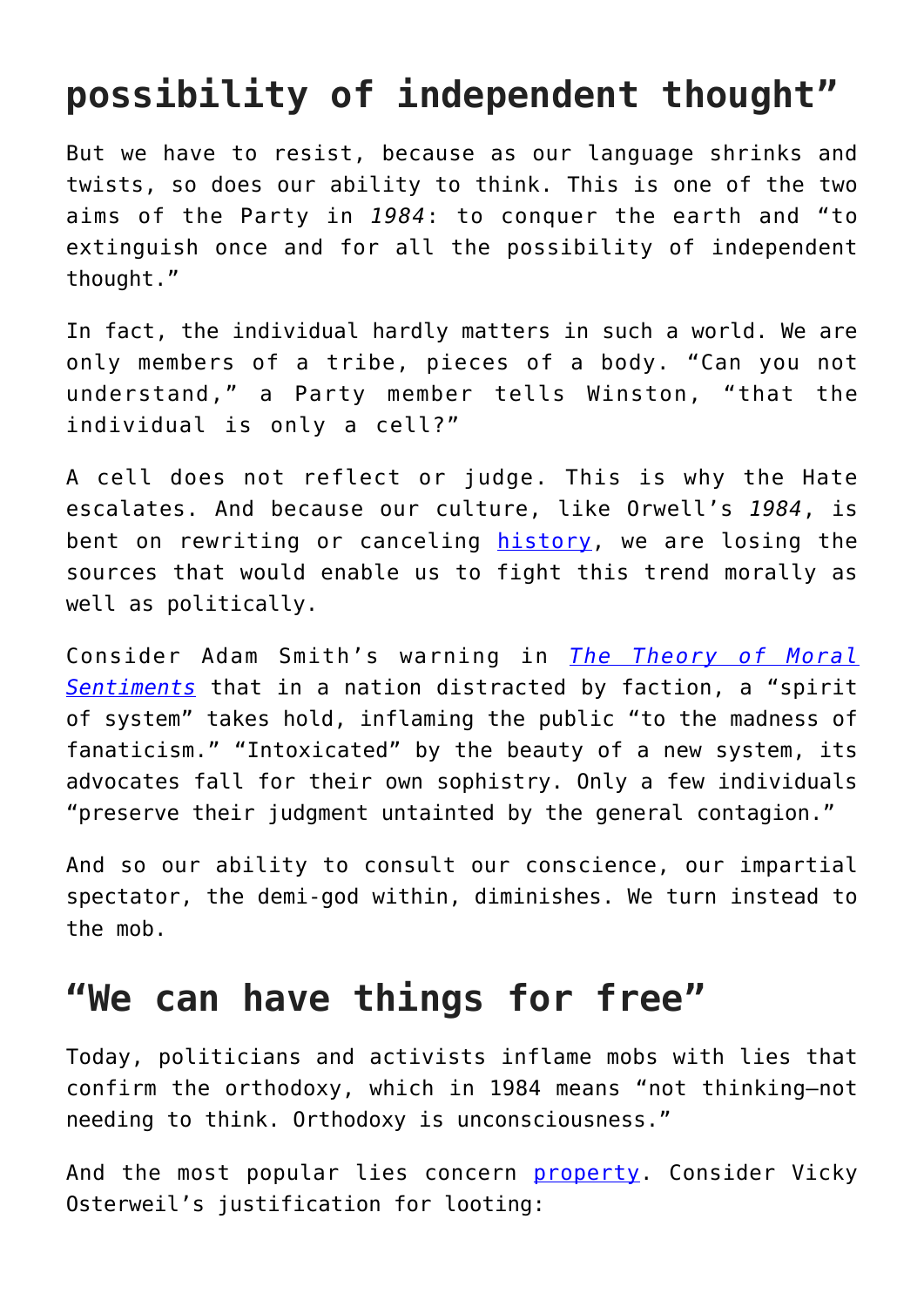*It also attacks the very way in which food and things are distributed. It attacks the idea of property, and it attacks the idea that in order for someone to have a roof over their head or have a meal ticket, they have to work for a boss, in order to buy things that people just like them somewhere else in the world had to make under the same conditions. It points to the way in which that's unjust. And the reason that the world is organized that way, obviously, is for the profit of the people who own the stores and the factories. So you get to the heart of that property relation, and demonstrate that without police and without state oppression, we can have things for free.*

Never mind the process of exchange. Never mind the individual innovation that creates the products that are exchanged. Simply take away the police and "state oppression" and businessmen, and we can all have things for free.

### **Why didn't Adam Smith think of that?**

But if Osterweil is no great shakes at economics, she's brilliant at Hate. Looting, she enthuses, "provides people with an imaginative sense of freedom and pleasure and helps them imagine a world that could be." She adds, "riots and looting are experienced as sort of joyous and liberatory."

With the promise of such delights, no wonder activists have a following. In fact, they seem to have taken Orwell's depiction of Hate Week in *1984* as a guide. Certainly we have seen recent examples of delirium and savagery along with Orwellian phrasing: CHAZ was merely a block party, a ["summer of love.](https://www.realclearpolitics.com/video/2020/06/12/seattle_mayor_durkan_chaz_has_a_block_party_atmosphere_could_turn_into_summer_of_love.html)"

It's time to interrupt the current of Hate, time to name both its causes and the long-term effects on individualism and prosperity. Contra *1984*, Freedom is *not* Slavery.